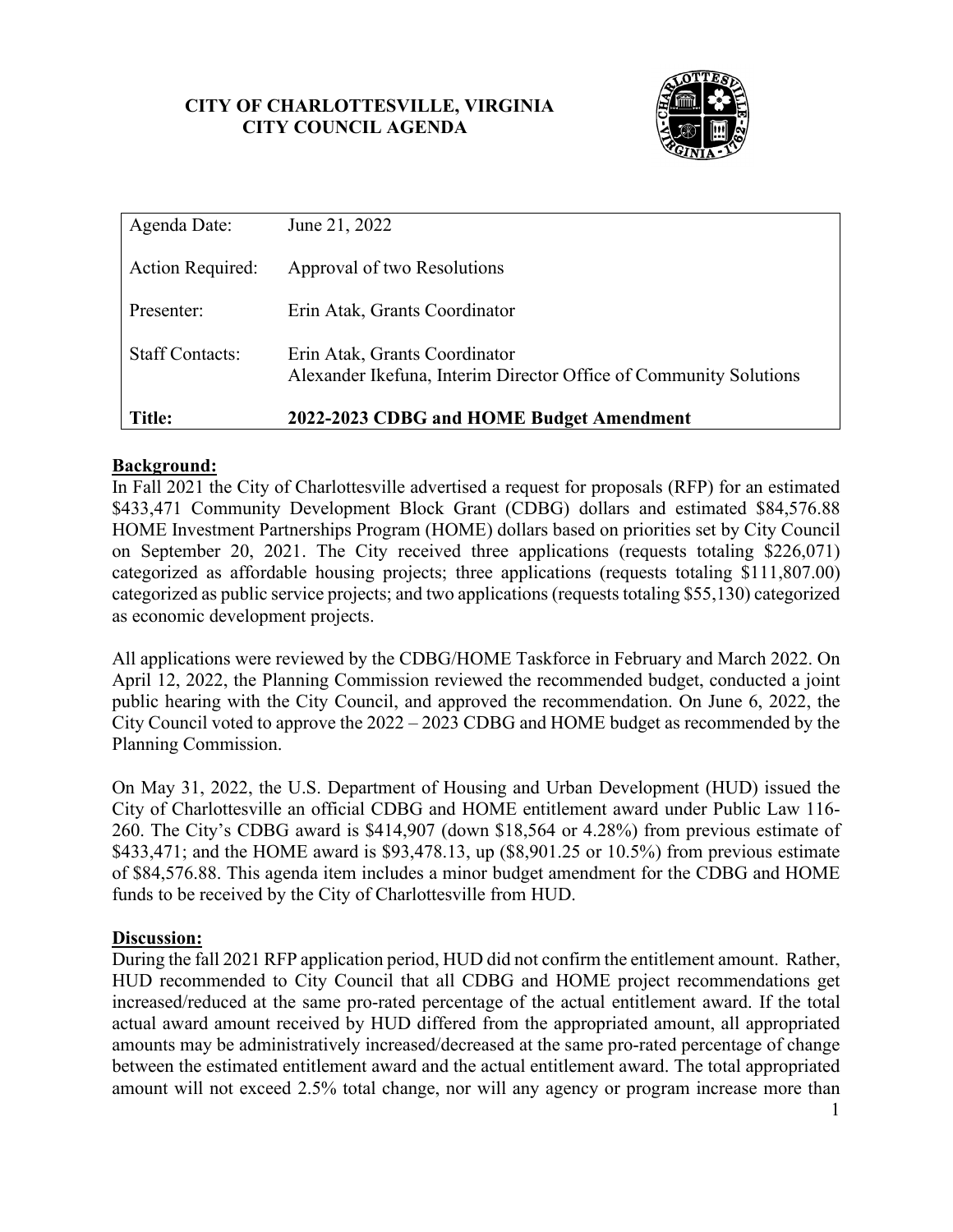their initial funding request without further action from City Council.

HUD awarded the City of Charlottesville an entitlement amount of \$414,907 CDBG dollars, and \$93,478.13 HOME funds on May 31, 2022. A minor correction is needed for the FY2022-2023 CDBG and HOME budget requiring City Council approval.

It is important to note that no additional funds will be awarded to subrecipients who have received full funding request for both CDBG and HOME. Likewise, note that no additional funding will be awarded to subrecipients with open account balances in the FY2021-2022 CDBG and HOME program due to the City's second timeliness sanction issued January 2021.

On January 14, 2021, the City of Charlottesville was found to be noncompliant for the second consecutive year with the CDBG and HOME timely expenditure requirements. HUD has noted that the City's lack of timely performance as a deficiency. Current program subrecipients for fiscal year 2020-2021 are urged to complete all CDBG and HOME spending prior to reapplying/receiving additional funding as a written HUD best practice, *[Ensuring CDBG Timeliness](https://files.hudexchange.info/resources/documents/Ensuring-CDBG-Subrecipient-Timelines.pdf)*.

## **Community Engagement:**

A request for proposals was held for housing, economic development, public facilities, and public service programs between November 2021 and March 2022. Applications received were reviewed by the CDBG/HOME Taskforce.

A notice of the April 12, 2022 joint Planning Commission-City Council Public Hearing was published in the Daily Progress for a 15-day public comment period on March 22, 2022. The public was also given the opportunity to voice their opinions during the 30-day public comment period published on March 30, 2022, and at the Thomas Jefferson Planning District Commission Public Hearing on May 5, 2022.

The Planning Commission reviewed the recommended budget and conducted a joint public hearing with the City Council on April 12, 2022 and recommended the budget to the City Council for approval. On June 6, 2022, the City Council approved the 2022 – 2023 CDBG and HOME budget.as recommended by the Planning Commission.

## **Alignment with City Council's Vision and Strategic Plan**:

Approval of this agenda item aligns directly with Council's vision for Charlottesville to have **Economic Sustainability**, **A Center for Lifelong Learning**, **Quality Housing Opportunities for All,** and **A Connected Community**. It contributes to a variety of Strategic Plan Goals and Objectives including: Goal 1: Inclusive, Self-sufficient Community; Goal 3: Beautiful Environment; Goal 4: Strong, Diversified Economy; and Goal 5: Responsive Organization.

## **Budgetary Impact:**

Proposed CDBG projects will be carried out using only the funds to be received by the City of Charlottesville from the U.S. Department of Housing and Urban Development (HUD) for the City's CDBG program. The HOME program requires the City to provide a 25% match (HOME match equals ¼ of the Entitlement amount). The sum necessary to meet the FY 2022-2023 match is \$23,369.53, which will be appropriated out of the Charlottesville Housing Fund (CP-0084).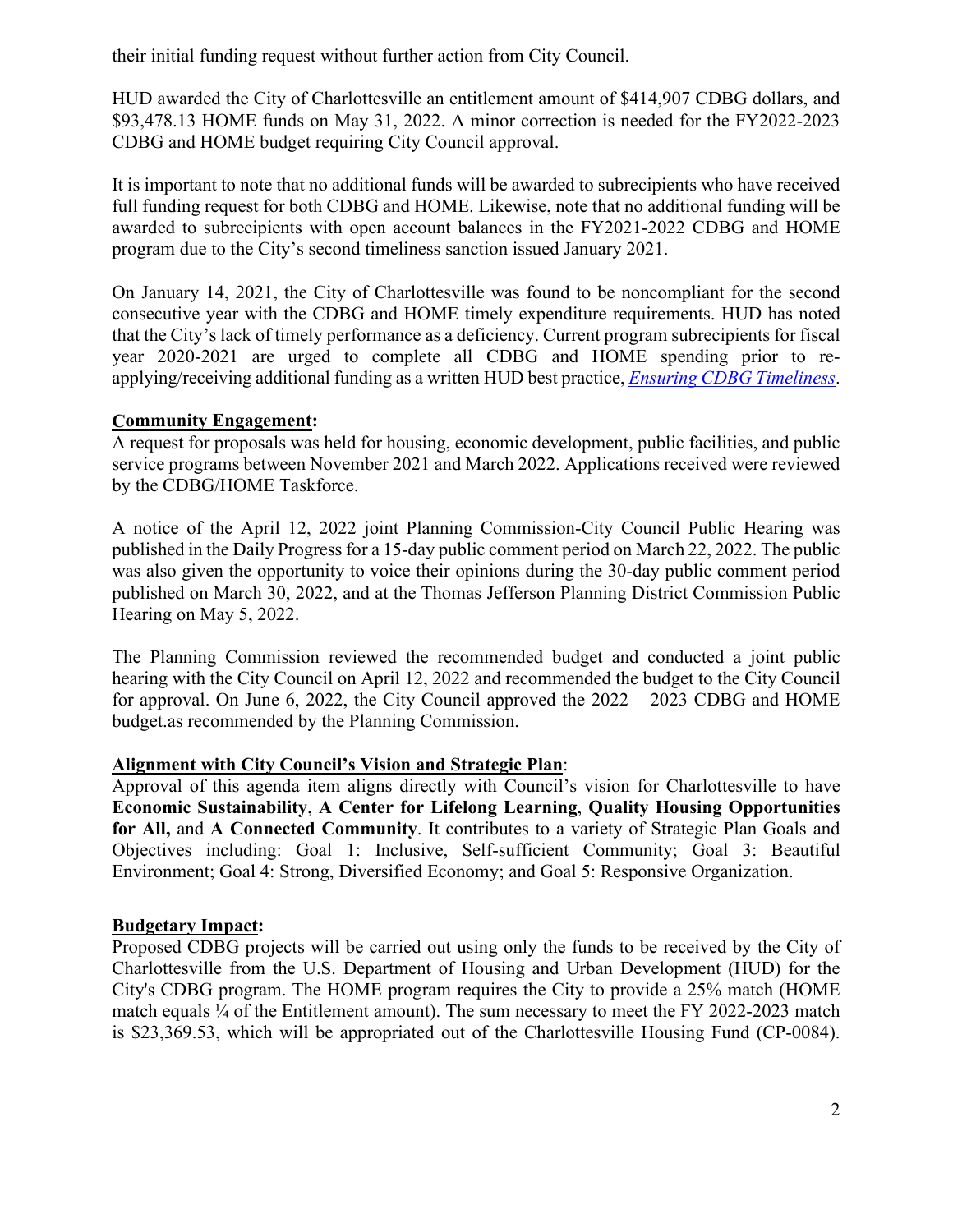# **Recommendation:**

Staff recommends approval of the 2022 – 2023 CDBG and HOME minor budget amendments. Funds included in this budget will not be spent until after July 1, 2022.

# **Alternatives**:

No alternatives are proposed.

## **Attachments**:

Resolution for CDBG funds Amendment Resolution for HOME funds Amendment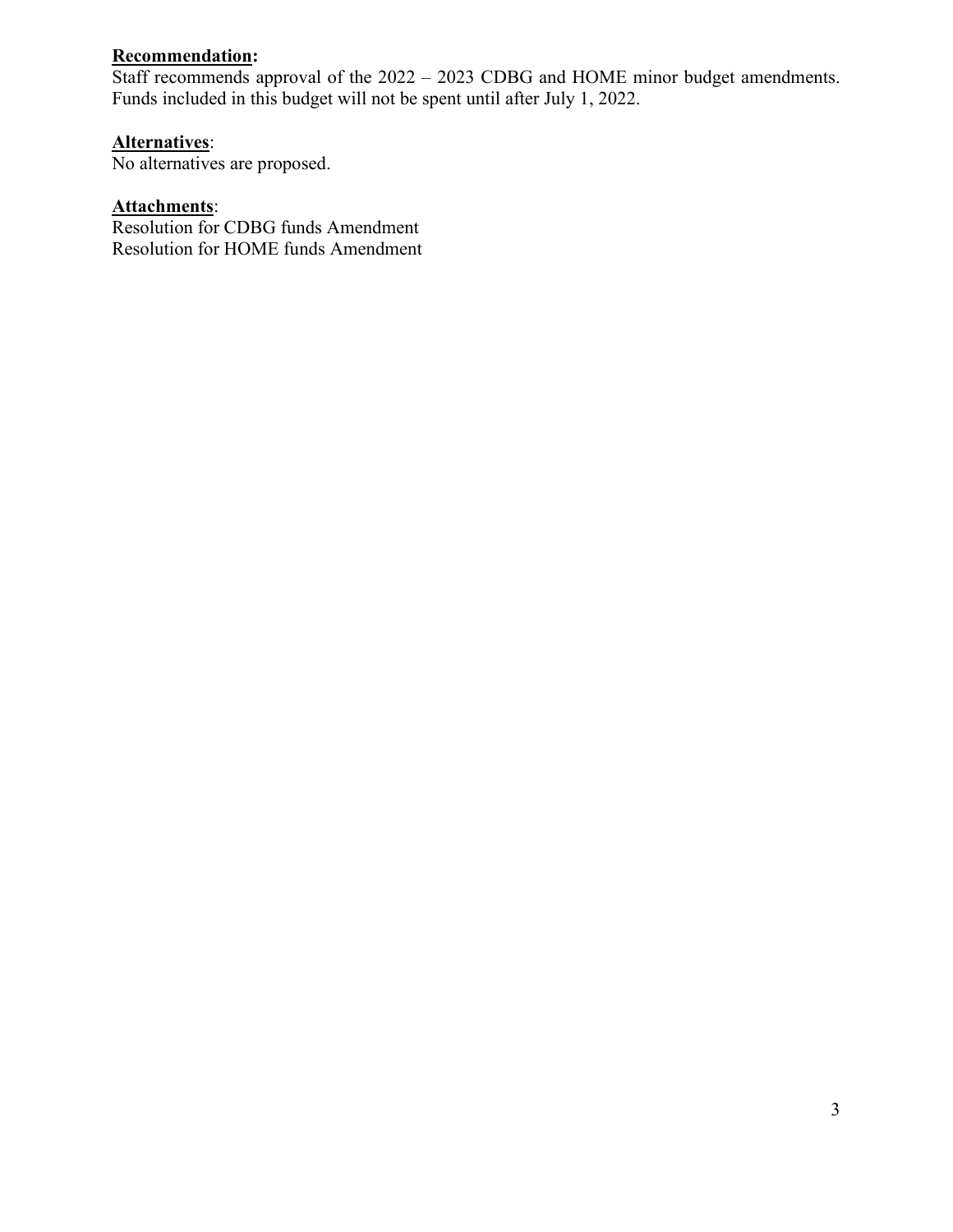#### **RESOLUTION AMENDING HOME INVESTMENT PARTNERSHIPS PROGRAM ACCOUNTS FY 2022-2023**

**WHEREAS**, Council has previously approved the appropriation of certain sums of federal grant receipts to specific accounts in the HOME Investment Partnerships Program (HOME) funds on June 6, 2022; and

**BE IT RESOLVED** by the Council of the City of Charlottesville, Virginia that appropriations made to the following expenditure accounts in the HOME fund are hereby reduced or increased by the respective amounts shown, and the balance accumulated in the Fund as a result of these adjustments is hereby appropriated to the respective accounts shown as follows:

| Fund | Account<br>Code | <b>Purpose</b>                           | <b>Proposed</b><br><b>Revised</b><br>Reduction | <b>Proposed</b><br><b>Revised</b><br><b>Addition</b> | <b>Proposed</b><br><b>Revised</b><br>Appropriation |
|------|-----------------|------------------------------------------|------------------------------------------------|------------------------------------------------------|----------------------------------------------------|
| 210  | 1900463         | <b>HOME</b> Match                        |                                                | \$2,225.31                                           | \$23,369.53                                        |
| 210  | 1900463         | <b>LEAP Assisted Home</b><br>Performance |                                                | \$8,901.25                                           | \$93,478.13                                        |
|      |                 |                                          |                                                |                                                      |                                                    |
|      |                 |                                          |                                                |                                                      |                                                    |
|      |                 | <b>TOTALS:</b>                           |                                                |                                                      |                                                    |